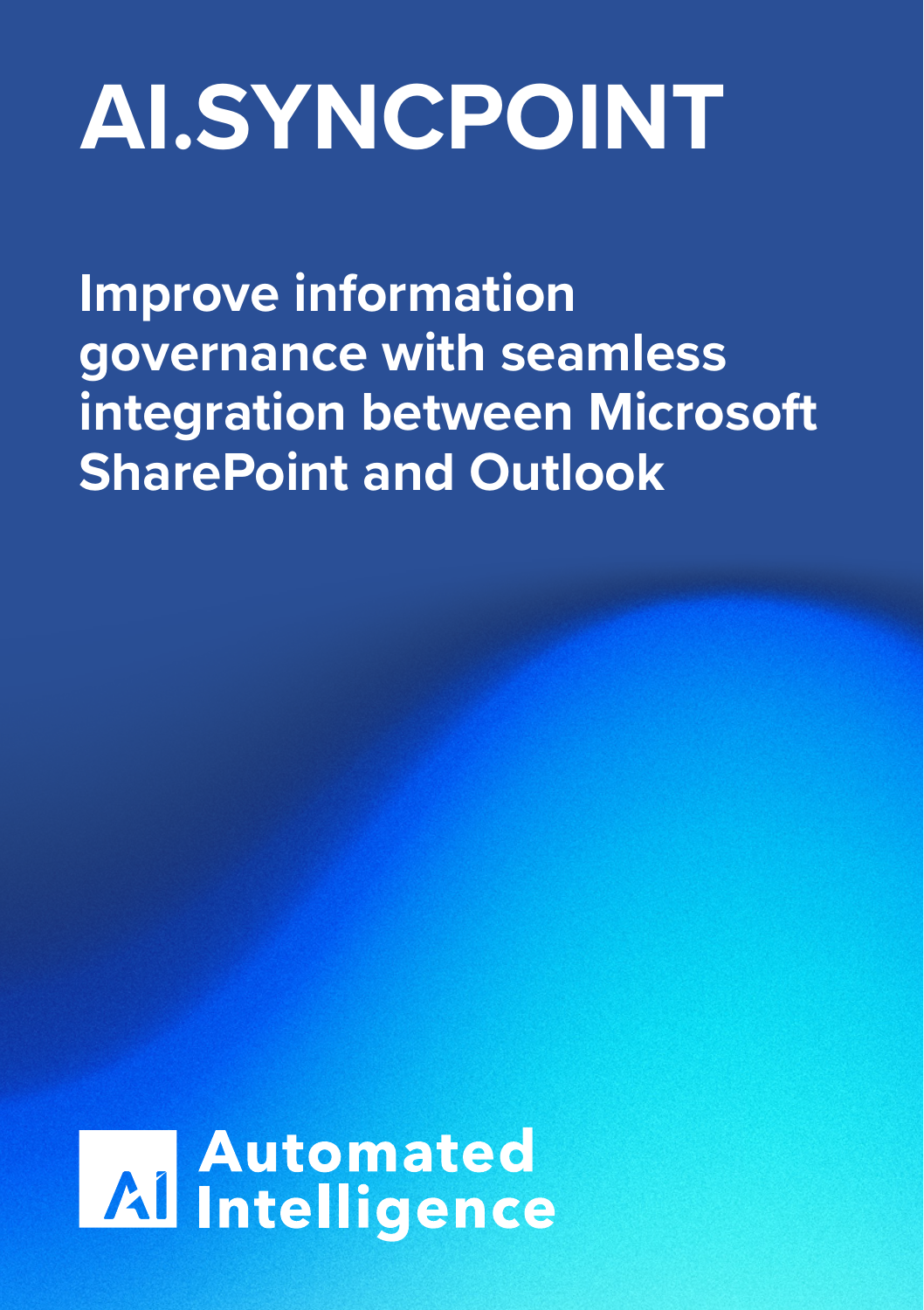# **AI.SYNCPOINT**

**Microsoft SharePoint Online is a popular option as an electronic document and records management system, but vital to its success is ensuring that it holds all the information required by the user.**

**A high proportion of business information originates, or is received, through email which could result in loss of record capture caused by information silos if not shared to the central SharePoint location.**

**Simple Cost Effective Seemless**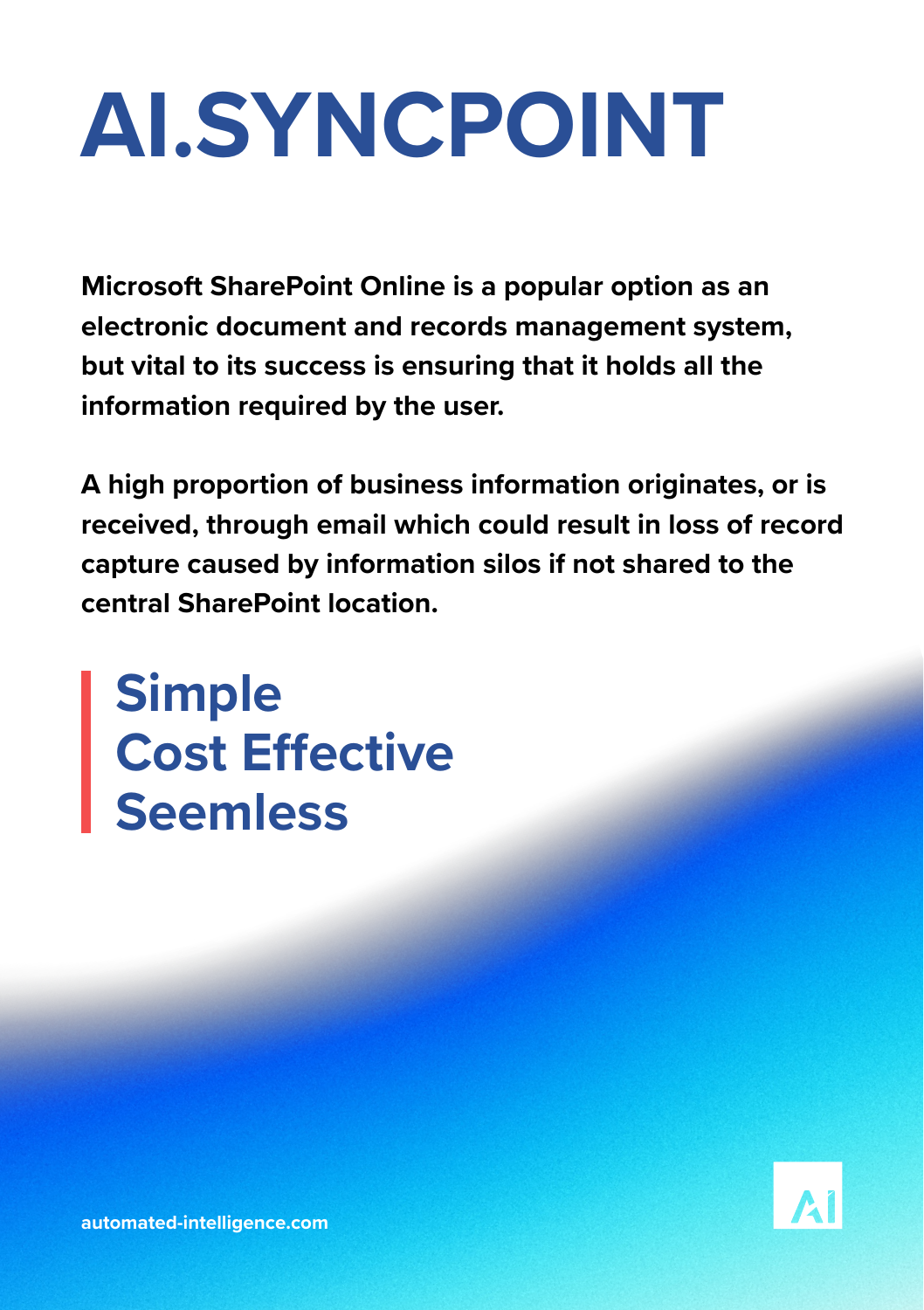## **Solution & Benefits**

**AI.SYNCPOINT is a straight-forward, cost-effective extension which seamlessly integrates Microsoft Outlook with SharePoint, including those sites and libraries created as a result of Microsoft Teams channels.**

#### **Solution**

- Users can drag and drop emails into SharePoint Online, OneDrive for Business and Teams which appear and function like regular Outlook folders
- Email properties (such as From, To, CC and Subject) are extracted and captured as metadata for enhanced search
- Attachments can be filed separately from emails for safe capture and protection as records
- Emails and documents live seamlessly side by side and can be easily transferred and managed within SharePoint against the corporate information policy
- Offline capability allows users to add, view and update content when offline. Content is automatically synchronised when connectivity is restored with full conflict resolution
- SharePoint search is available directly through Outlook

#### **Benefits**



• Automates Outlook/SharePoint compliance requirements



• Reduces information siloed within emails

• Enhances user experience for document management and retrieval



lado

• Easy to use and deploy

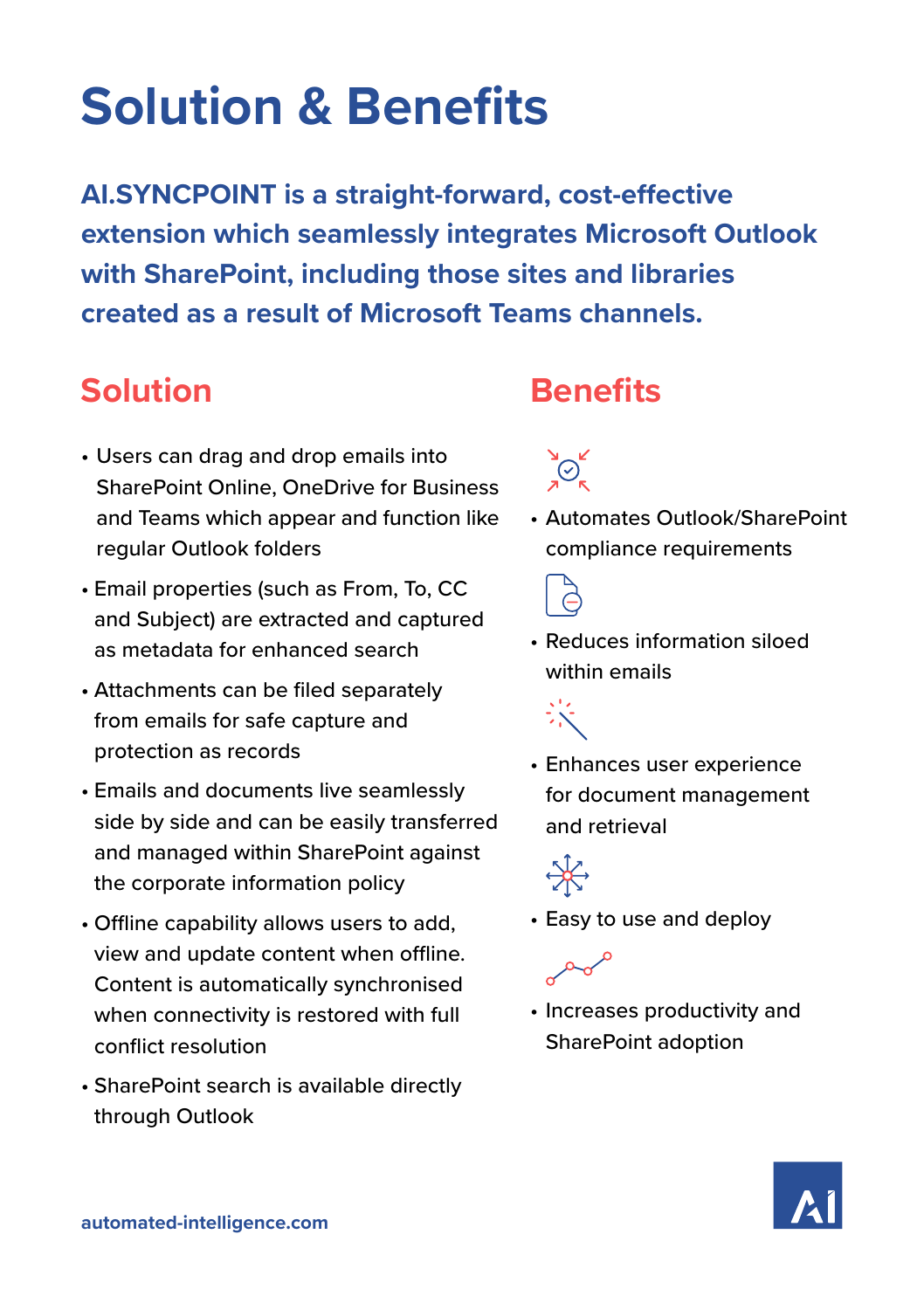### **AI.SYNCPOINT in the Public Sector**

**AI.SYNCPOINT** is currently used by organisations across the public sector, including Central Government departments, local and regional authorities, educational bodies, and NHS Trusts, as a powerful tool aiding record retention and classification requirements.

**AI.SYNCPOINT** can be procured directly and through the UK Government's Digital Marketplace at: **digitalmarketplace.service.gov.uk**

### **Trusted by**



For more information on how you can view, search, access and manage SharePoint libraries from within the familiar Microsoft Outlook interface, contact us about **AI.SYNCPOINT** today.